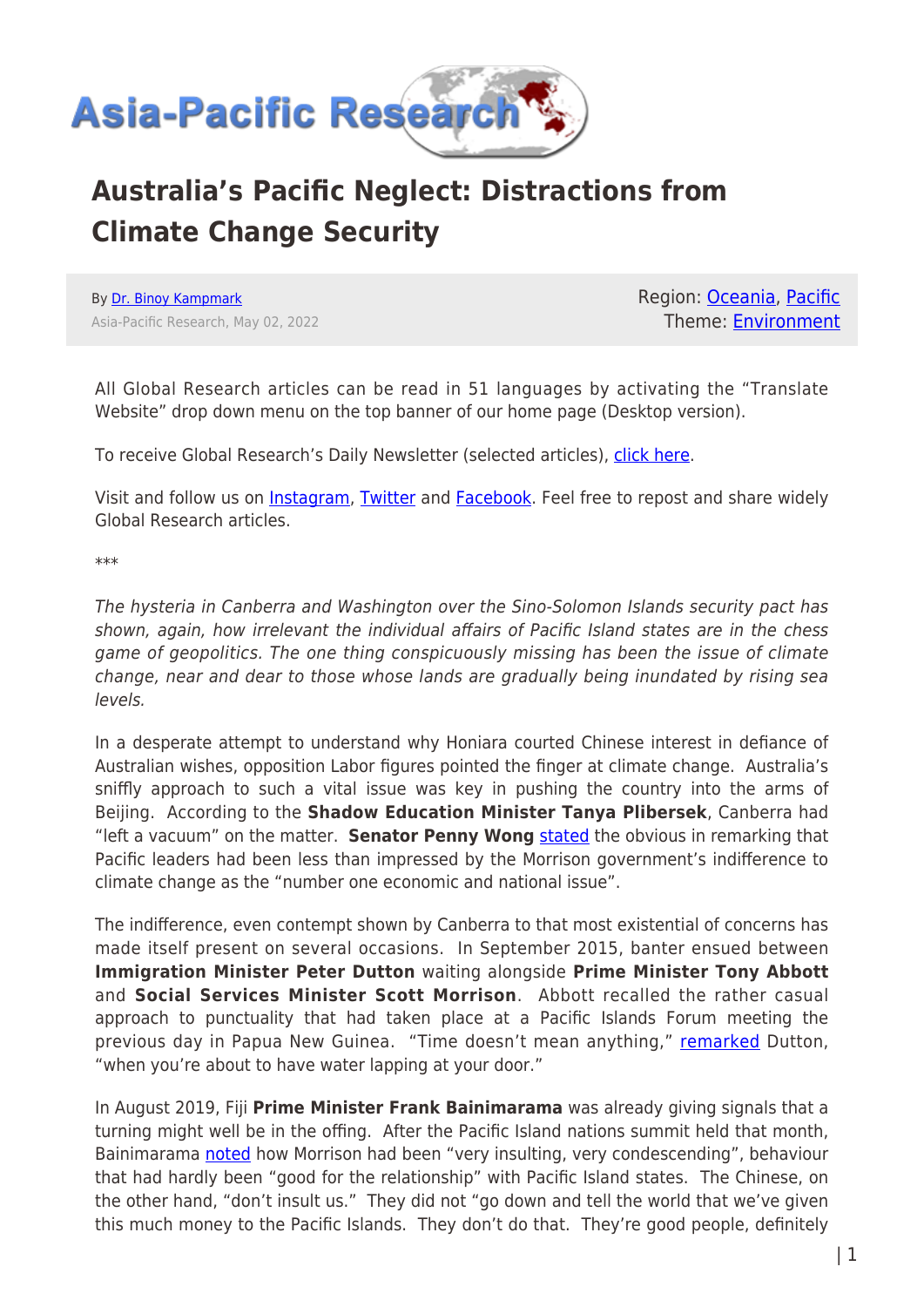better than Morrison."

Australia's then Deputy Prime Minister, **Michael McCormack**, had also caught the attention of the Fijian PM for less than flattering observations. In [remarks published](https://www.theguardian.com/australia-news/2019/aug/16/pacific-islands-will-survive-climate-crisis-because-they-can-pick-our-fruit-australias-deputy-pm-says) in the Guardian, Morrison's deputy made light of the environmental threats posed to the region's states. They would continue to survive, he suggested, "because many of their workers come here to pick our fruit, pick our own fruit grown with hard Australian enterprise and endeavour". Such states would also "continue to survive on large aid assistance from Australia."

The comments drew criticism from the former Australian Prime Minister, **Malcolm Turnbull,** who [stated the matter](https://www.theguardian.com/australia-news/2019/aug/16/pacific-islands-will-survive-climate-crisis-because-they-can-pick-our-fruit-australias-deputy-pm-says) in terms the most simple, coal-loving politician could understand. "If you are a Pacific Islander and your home is going to be washed away from rising sea levels caused by global warming then this is not a political issue, it's an existential one."

Despite such remarks, the Morrison government remained deaf. In 2020, it was still hostile to the idea of committing to net zero carbon emissions by 2050. Fourteen Pacific leaders responded by [penning an open letter](https://www.theguardian.com/world/2020/dec/01/pacific-leaders-condemn-australias-weak-climate-target-in-open-letter-to-scott-morrison) to the Prime Minister. Made up of former presidents, prime ministers, archbishops and church leaders, the authors took issue with Australia's "current Paris Agreement emission reduction target" as "one of the weakest among wealthy nations."

The letter condemned Canberra's practice of using Kyoto Protocol carryover credits "which legally cannot, and morally should not, be used to meet Australia's 2030 Paris Agreement target". As the children and grandchildren of the region faced "unprecedented risks due to climate change, now is the time to stand together and work together to secure their future safety and prosperity."

Wilful blindness to the region on the subject of climate security has persisted, with Dutton, now Defence Minister, [adamant](https://www.afr.com/politics/federal/morrison-overtaken-by-the-lapping-tide-of-events-20220324-p5a7gu) that Canberra had "a fantastic relationship with the Solomon Islands". Using the ugly, infantilising language of "the Pacific family," which presumably is made up of hectoring parents and obedient children, who the children are is never in doubt. "As part of the Pacific family, it is obvious we want to work together and we want to resolve the issues within that family, within our region." Some issues are just bigger than others.

While Wong and Plibersek are trying to squeeze every bit of critical comment about the Sino-Solomon Islands pact, it was only one aspect of the broader condescension that powers have shown to the smaller states in the region. In all the fuss and angst about the Honiara-Beijing agreement and whether it would permit the stationing of Chinese military personnel, the Pacific Elders' Voice [had to reiterate](https://pina.com.fj/2022/04/29/pacific-elders-voice-statement-on-climate-security/) "that the primary security threat to the Pacific is climate change."

The group also recalled the content of the 2018 Boe Declaration on Regional Security: "We affirm that climate change remains the single greatest threat to the livelihoods, security and wellbeing of the peoples of the Pacific and our commitments to progress and the implementation of the Paris Agreement."

For the elders, the major powers "including the US, Japan and Australia, are developing strategies and policies for the 'Indo-Pacific' with little, if any, consultation with the Pacific Island countries." The Pacific region comprising states – known as the Moana – faced "a set